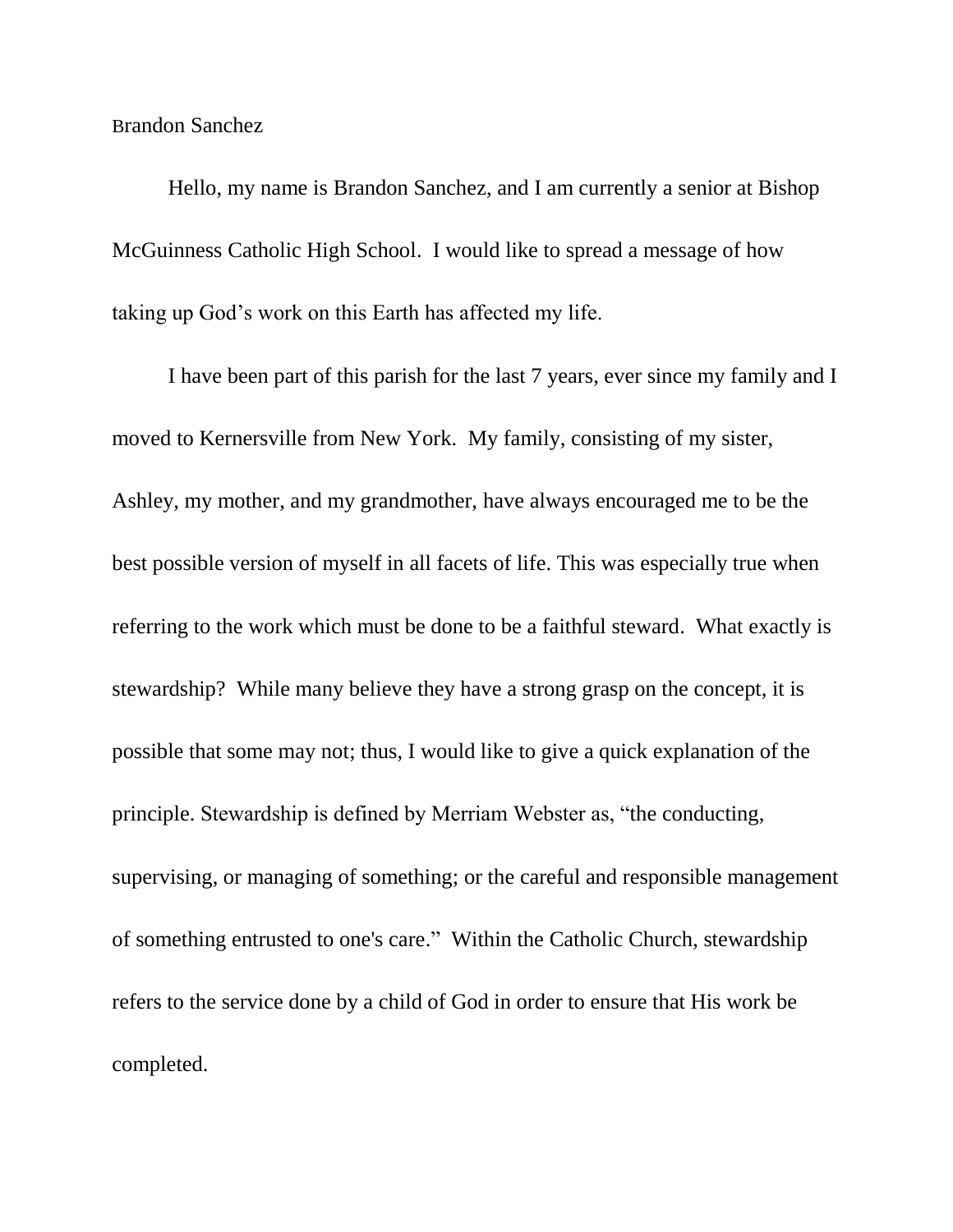I have grown up learning of the importance of stewardship, and have been encouraged to implement the mission since a very young age. That is, through my years of Catholic schooling starting in my pre-school years, I have learned what it means to be a good steward. However, I began to live the lifestyle as I grew older and moved into my teen years. I first began to volunteer at Vacation Bible School at age 14 as I approached my freshman year of high school. This soon led to other opportunities including Ushering, Eucharistic Ministry at both the parish and my high school, volunteering with Special Olympics, and assisting in the Faith Formation Program. Recently, however, I was approached by the Vice Principal of Bishop McGuinness, who is also the Youth Minster of Immaculate Heart of Mary Parish, and was asked to assist with their LifeTeen program. Cumulatively, each experience has reinforced my commitment to service to Christ as well as my peers. The service becomes so much more beneficial to me because of the joy I can see emanating from those with whom I work. Through this service, I learn about myself and my Savior, which is a truly amazing feeling.